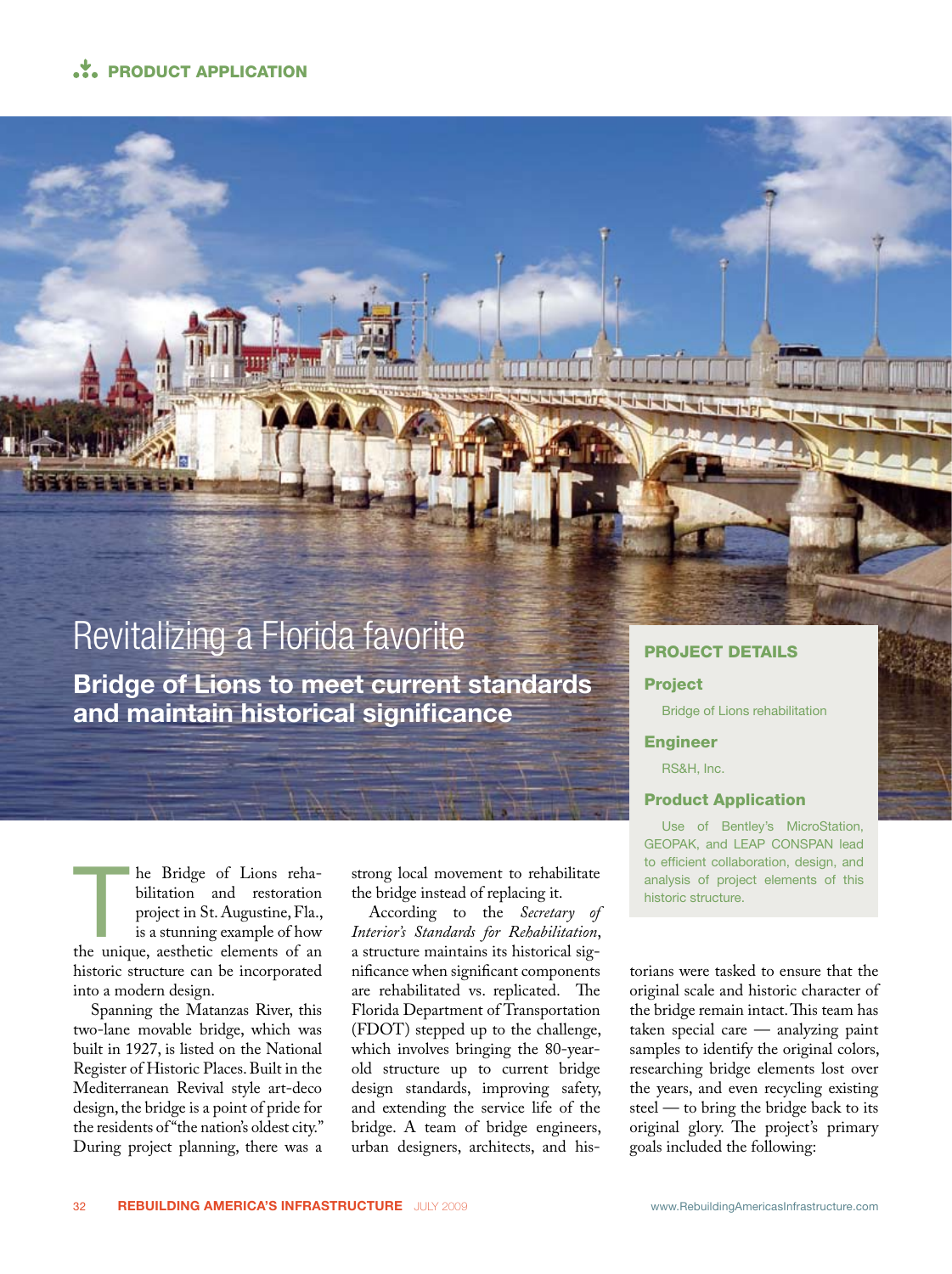- construct a temporary bridge to maintain active roadway and marine traffic for 21,500 daily travelers until the bridge reopening (slated for late 2009);
- remove and replace abutments and all approach piers, along with associated foundations, with new foundations and piers designed for current scour and ship impact requirements;<br>rehabilitate
- rehabilitate bascule piers including all concrete surfaces, observation towers, and bearing seats, and strengthen existing pier foundation to increase load capacity and accommodate current scour and

(left) The Bridge of Lions before the team went to **bascule span structural steel, bascule** www.fdotbridgeoflions.com. work. (below) The proposed bridge, visualized using the Bentley suite.

ship impact requirements;

- replace the approach superstructure (concrete deck and interior framing elements), widen travel lanes and provide an approved crash tested safety barrier at the edge of the widened travel lanes;
- remove, rehabilitate and re-use existing approach span arched steel plate girders;
- replicate original elements when rehabilitation is not feasible (e.g. approach piers);
- strengthen existing bascule pier foundations to increase load capacity and accommodate current scour and ship impact requirements;
- remove and replace the existing bascule span structural steel, bascule

*continued on page 36*

## More about the Bridge of Lions

- In 1927, the Bridge of Lions opened at a cost of \$1 million and was dubbed "Dixie's Handsomest Span."
- The bridge derives its name from the two concrete lions that stand guard at the western bridge approach.
- Part of State Route AIA, the Bridge of Lions carries more than 21,500 travelers a day.
- Nearly 450 tons of steel are being considered for re-use and rehabilitation of the approach spans fascia steel plate girders.
- The project website is

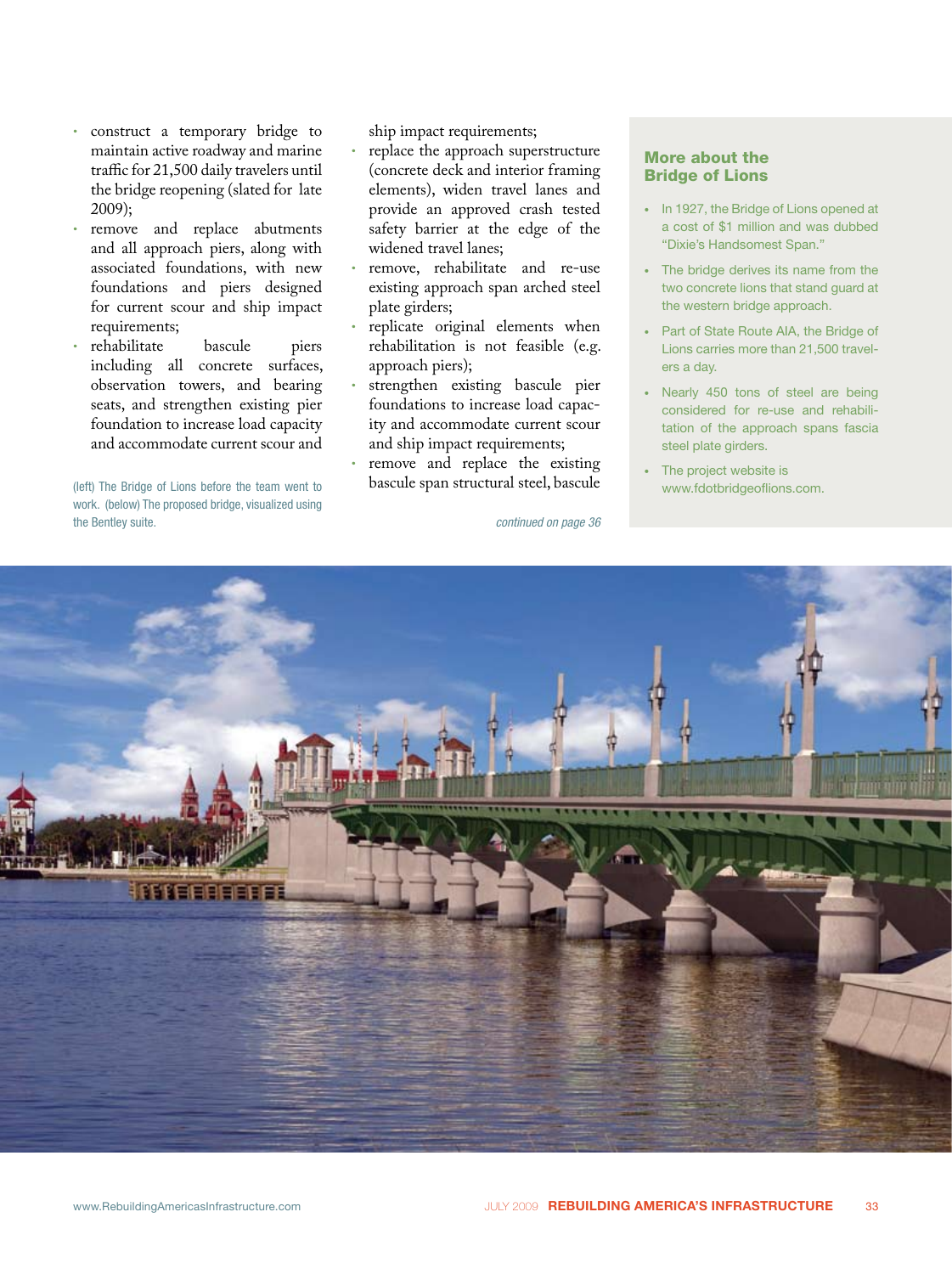# **• PRODUCT APPLICATION**

![](_page_2_Picture_1.jpeg)

At work in May 2009.

#### *continued from page 33*

machinery, and electrical components that operate the movable span; and

• return lost elements, such as railings, luminaries, gates, and light posts, with ones replicating the original elements from 1927.

The complexity of this project required the use of modern solutions, as well as some traditional tactics. Jack Haynes, P.E., vice president and RS&H's bridge service group leader, who served as one of the lead design engineers as well as the post-design project manager for this project, said "The use of software programs, like the Bentley product suite, was key to sharing important design information among the project's consultant team and stakeholders, allowing the team to remain on schedule throughout design of the project."

#### **Collaboration**

A team of nearly 100 people including the prime design consultant, RS&H, eight design sub-consultants, and numerous government agencies — participated with plan review com-

ments and permit processing. They put Bentley technology to the test, saving innumerable hours through electronic sharing of MicroStation and GEOPAK drawing files between the prime consultant and the subconsultants.

Because of its flexibility in making modifications, MicroStation provided an efficient means to achieve the final agreed upon configuration for the replicated bridge appurtenances, such as lanterns, railings, and gates — all visualized through an array of intricate details. Other features the team relied on from MicroStation, which Ben Lehr, P.E., a bridge engineer with RS&H, referred to as "our plans production workhorse," were super cloud, batch plotting, and multi-levels. He also commented on the time-savings from the ability to print directly to PDF with a built-in driver in the latest version of the software.

## **Roadway data and design**

Kimberly A. Holland, P.E., transportation engineer and project manager, was the roadway engineer of record for the Bridge of Lions Rehabilitation. She said that the team used GEOPAK Road Tools on the project. GEOPAK is a comprehensive field-to-finish solution that offers a plan-production focus, enabling engineers to concentrate on delivering high-quality projects in one continuous cycle, survey through construction. It runs on the MicroStation platform.

Used by FDOT and many of its consultants, such as RS&H, GEOPAK facilitates collaboration of engineering

![](_page_2_Picture_16.jpeg)

The proposed rehabilitation, visualized from above.